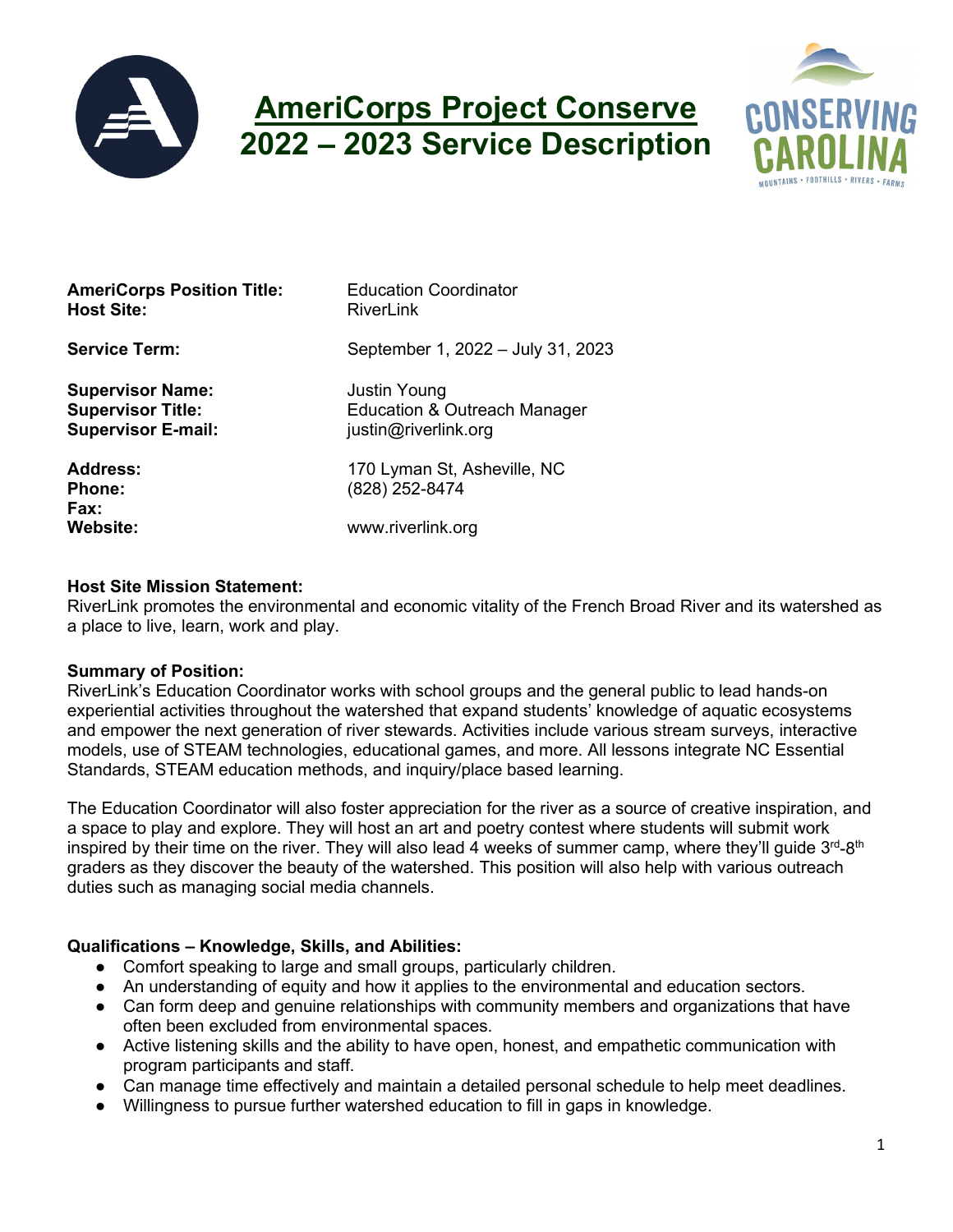- Some prior knowledge of aquatic ecosystems, outdoor education methods, and historical/indigenous knowledge about the river is *beneficial but not required.*
- Has a valid driver's license
- Eligible applicants must be at least 18 years of age, be a citizen, national, or lawful permanent resident alien of the United States, and consent to a criminal history check.

# **Preferred Service Hours / Weekly Schedule:**

This position typically works from 9AM-5PM Mondays-Fridays with some weekends. Since there is a lot of work with schools, a good amount of days can start as early as 7AM.

# **Position Responsibilities and Duties**

## **Conservation Education:** 80%

- Host RiverRATS lessons with over 3,000 students throughout the school year focused on the physical, biological, & chemical aspects of stream ecology.
- Create new, and continue existing methods to engage students through the use of scientific equipment, interactive learning strategies, & thoughtful reflection.
- Coordinate with organizational partners and government agencies to facilitate larger scale educational programming.
- Organize the Voices of the River: Art and Poetry Contest.
	- $\circ$  Create outreach materials and market the contest to schools, parents, and media outlets. .
	- o Recruit local judges and create a rubric for judging submissions.
	- o Collect prize donations from local businesses.
	- o Plan awards ceremony to be hosted at RiverLink's Earth Day Kid's Festival.
	- $\circ$  Work with businesses throughout the watershed to display submitted works.
- Represent RiverLink at a variety of events, seminars and workshops.
- Support the development of educational program expansions such as an after school program that engages BIPOC and low-income students in their environment.
- Serve as lead counselor for French Broad RiverCamp.
	- o Drive a 15 passenger van to key sites throughout the watershed.
	- o Conduct forested and urban stream studies with campers.
	- $\circ$  Plan creative and reflective activities for campers to do between scheduled activities.
	- Join campers on recreational river activities such as tubing and rafting.
- Work with the Watershed Resources Coordinator to schedule and host adult education opportunities.

## **Volunteer Engagement:** 20%

- Host 1 volunteer educator training per month to recruit members of the public to assist with educational activities.
- Create an evaluation system for volunteer educators to determine their effectiveness during lessons.
- Work with the Stewardship Coordinator to host school groups for service projects, and incorporate education into public volunteer opportunities.

*PLEASE NOTE: In addition to fulfilling host site service responsibilities, all Project Conserve members are required to fully participate in team trainings, service projects and statewide AmeriCorps events. Project Conserve team events will occur approximately twice per month in locations throughout the service area and may require up to three overnight stays.*